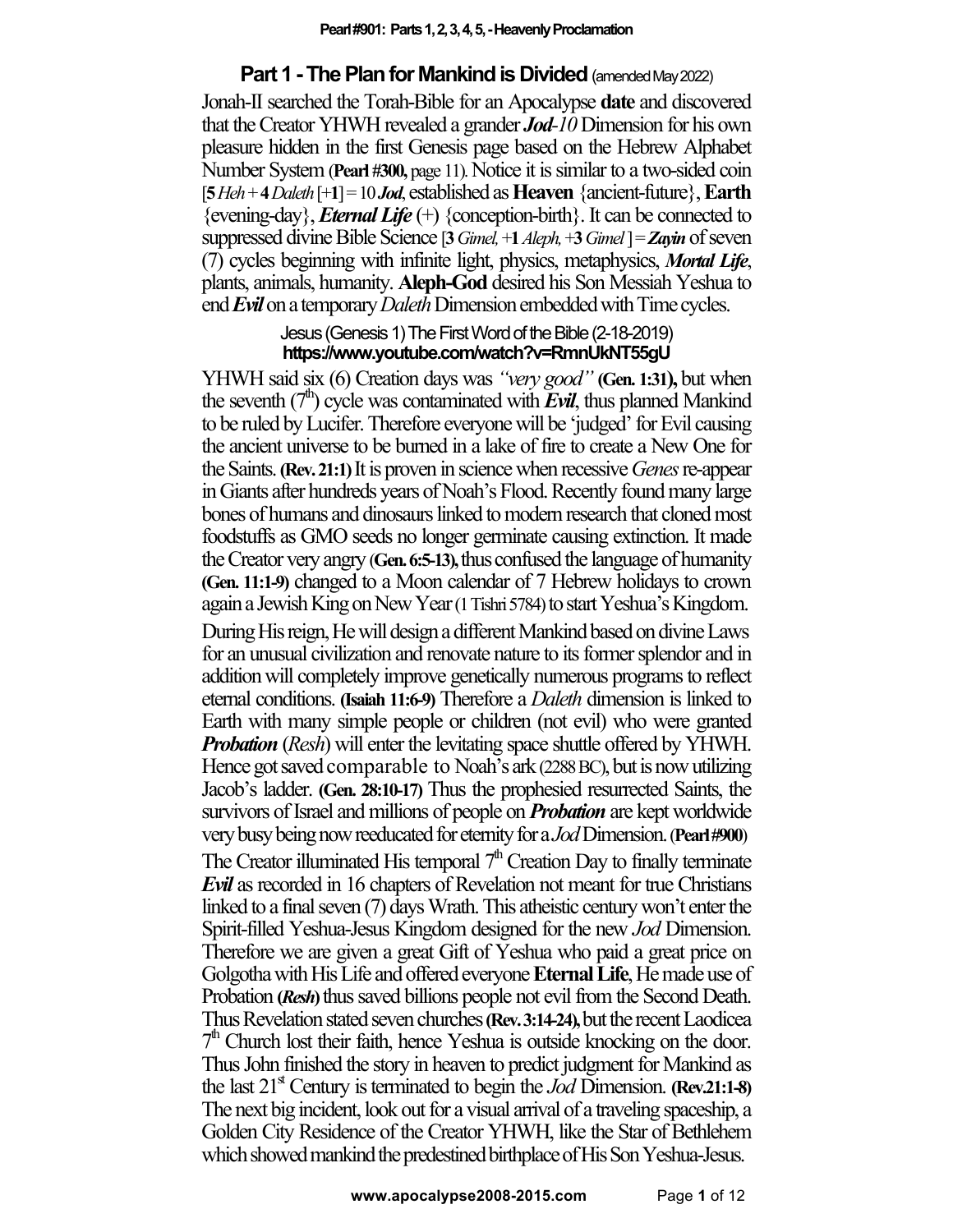# **Maybe the Hebrew Calendar (5783) is Correct?**

- A) The Apostle Peter said that 1000 years is one creation day **(2 Pet. 3:18)**, thus we should investigate Revelation a little closer for assumptions?
- B) One conjecture is that clocks in heaven seemed to be 20 x faster linked to different prophecy dates on Earth as stated in *Daleth* Time cycles.
- C) Hence the 1260 daysof twoWitnesses **(Rev. 11:1-14)** could be calculated in**63 days**on Earth (1260 / 20), perhaps Revelation's42 months should be recalibrated to **42 weeks** +70 days exchanged after Solstice 2021?
- D) Thus150-day of evil demon possession (150/20) is 7 days. **(Rev.9:1-12)**
- E) The Torah-Bible foretold that 120 Jubilee cycles or 6000-year Hebrew calendar (**Rev. 20:4-6**) would be divided by two (2) Resurrections in the *Daleth* Dimension and be concluded on the other side in a new infinite *Jod* Dimension. Please check the history of the Julian calendar that changed a prophesied Time (**Dan.7:25**) and added July-August to close a godless Worldview and launch the Yeshua's Kingdom with no clocks. (300**/**365.24 = 0.821 x 7000 = 5749.64) + [35 yr. correction] = **5784.644**yr.-2024)

# **Jewish Holidays -Hebcal \* https://www.hebcal.com/holidays/**

The Creator YHWH appointed a tiny nation of Israel to document the mortal Life of humanity with divine cosmos Laws of *Good* & *Evil* and if violated will end in Death. Hence Mankind is on a historic (6000+1000 yr.) journey concluded in Revelation not meant for Christians. **(Rev. 14:14-20)** Thus He desired a larger Soul harvest of three (3) population spikeslinked to **Pearl #126.** Consequently, a true Hebrew Calendar for Mankind was planned which will make a corrected Julian calendar a little longer in BC?

| Beginning of Mankind |              | (6000 yr. Hebrew Calendar) |  | Beginnings of the Kingdom |                |  |
|----------------------|--------------|----------------------------|--|---------------------------|----------------|--|
|                      |              |                            |  |                           |                |  |
| 4068 BC -            | Noah 2288 BC | (Julian Calendar)          |  | BC-AD                     | 2022 - 3018 AD |  |

Checking the Israeli News, it seems that the mortal **Two Witnesses** have not arrived in Jerusalem being kept alive by YHWH. (**Rev. 11:2, 13:5, Dan. 7:23)** They were chosen to testify concerning Yeshua's coming Kingdom for 70 days (**63**+7) on the *Daleth* Earth ending in a (7) seven-day World Judgment. YHWH is blasphemed in heaven for 42 months (42x30 =1260 / 20), hence Yeshua selected *Solstice 2021* or *(2022)* choosing **His** birthday (42x7=294 **/** 30.4) = 9.6710 -month (fraction 20 days) to arrive on **Sukkot 5783,** (9 October 2022) Tabernacles - Feast of Booths. It is linked to a 2<sup>nd</sup> Proof Yom Kippur-*Atonement*, or 1 Tishri *Rosh Hashanah*. It matches the sequence of (7) Hebrew holidays introduced by Moses, as(4) festivalswere fulfilled during Yeshua's public Life in Jerusalem.Pleasecheck: **Pearls #105, 233, 300, 900.**

Hence the four Gospel stories revealed that the Messiah Yeshua was born divine, crucified on a public cross linked to Resurrections, which ripped apart a Temple Curtain to expose a missing Covenant Ark **(Rev. 11:19)** to live forever for a new *Jod* Dimension.The purpose of Revelation will end current man-made virus foretold to be worse (**Zech. 14:12**), like Black Death, EBOLA, SARS, MERS or CORONA. (**Matt. 24:7**) Thus Yeshua will now start His divine Kingdom to glorify the Creator in worship. The Two Witnesses, the Saints and survivors of Israel will build a huge Campus complex  $(Ezek.40, Pearl #247)$  over the source of two  $(2)$  future rivers flowing on either side of a Jerusalem raised by a huge earthquake. **(Ezek. 47:1-12, Pearl #266)** Thus YHWH will teach everybody how to receive *Eternal Life*. (John 1:12)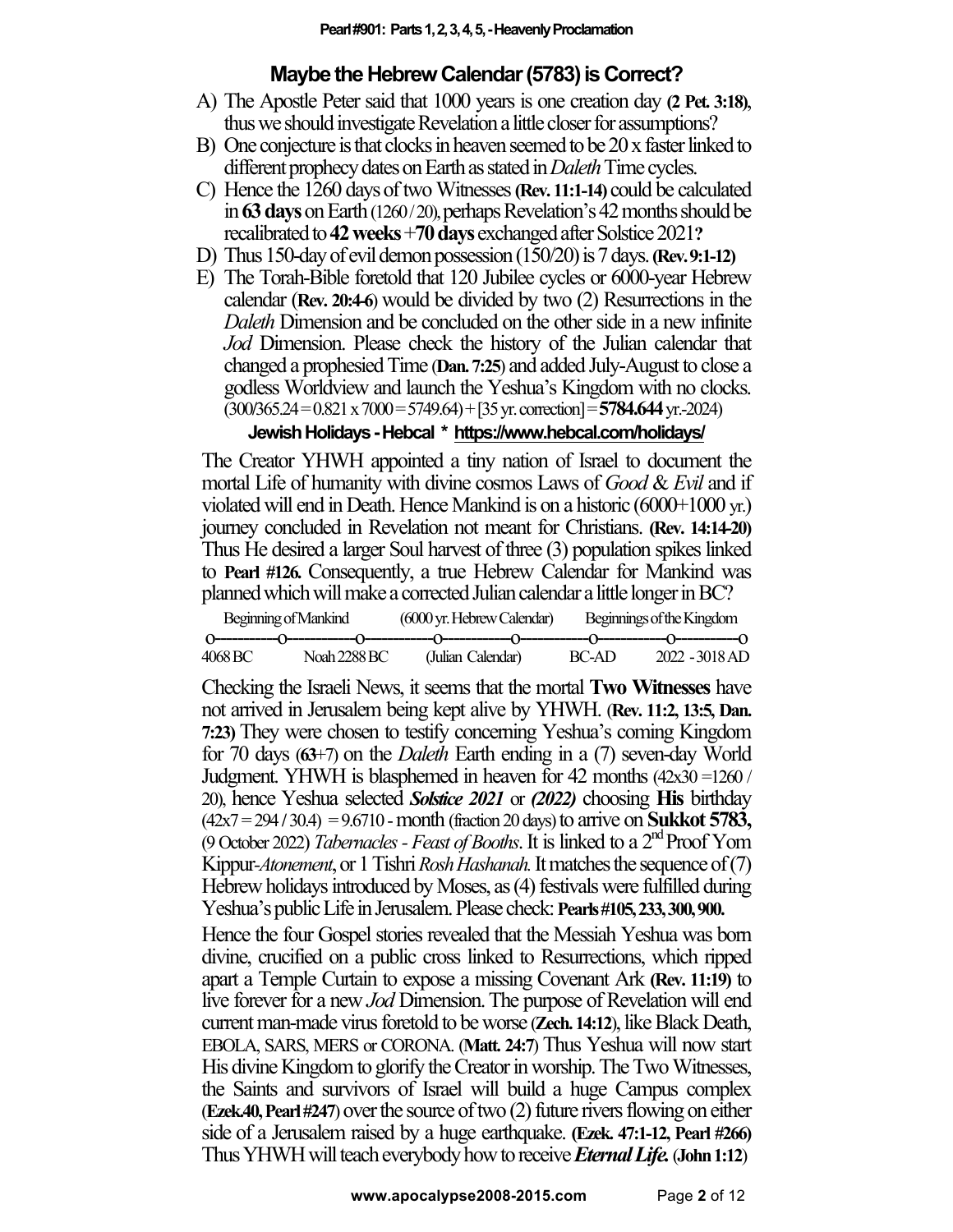Jonah-II amended once more (March 2022) to explain seven (7) Trumpets ending in seven days of divine *Wrath*(**Rev.16**), starting Yeshua's Kingdom. The previous Apocalypse was calculated with a wrong **date** using fake calendars? (**Pearl #251, #143)** It is associated with seven Thunders (**Rev. 10)** and is finalized in seven Bowls that will close down Christin denominations since the Middle Ages? **(Pearl #242, #214**) Therefore, watch the NEWS in Jerusalem for the return of Yeshua-Jesus, crowned again a Jewish King at the sound of seven (7) trumpets, butruling the whole Earth.**(Pearl #142)**

**1. Trumpet** *(Rev. 8:7).* Some high-tech rockets passing over Israel will hit the Dome and explode, causing "hails on fire" (*frozen hydrogen crystals*), falling to earth will be burning much in nature even green grass & trees?

**2. Trumpet** *(Rev. 8:8)*. Thus a judgement verdict continues to destroy Navy ships in the Mediterranean Sea (*maybe a nuclear bomb*), linked to various nations assembled for His WRATH foretold around Armageddon in Israel.

**3. Trumpet** *(Rev. 8:10).* Likewise in retaliation (*perhaps an A-bomb*) will wipe out NYC in an hour (**Rev. 18**), which poisoned the drinking watersheds blaming Israel. Satan and his loyal Elite is implicated to murder billions of people causing twoharvests (*Good andEvil*) attheEndtime.(**Rev.14:14-20**)

**4. Trumpet** *(Rev. 8:12).* Soon Yeshua will return with millions of angels in many spaceships which darkened a sun, moon and stars dimmed by 1/3, linked to an eagle faced angel whocries-**Woe**, **Woe**, **Woe**.(**Rev. 8:13, 9:12**)

**5. Trumpet** *(Rev. 9:1).* Prophesied: all fallen Angel-demons living in the Abyss will appear on *Daleth* Earth to die in 7 days, which is a better option.

**6.Trumpet***(Rev.9:15).*Four Death-angels created for the Endtime are ready to perform a special task, as the Apocalypse is better explained by mortal Two Witnesses from heaven usinga little prophecy scroll.(**Rev.10 -11**)

**7. Trumpet** *(Rev. 11:15)*. The Kingdom of the Messiah Yeshua will start with "The Day of the Lord", thus watch the sky for His huge spaceships arriving to begin millions being Resurrected and many will get *Probation*. Settling near Jerusalem, it will destroy every religious building like Christian churches, Islamic mosques and the Temple Mount, with a huge earthquake.

Therefore the final **date** of the Endtime is triggered when YHWH is blasphemed in *Heh-*heaven by the Archangel Lucifer. It will start a war with the Archangel Michael but Satan is losing cast to Earth destined for 7 days Wrath. Linked to **10Woes**, it is divided by7*Zayin*woes in the*Daleth* dimension (**Matt.23:1-39**) and3woes are found in heaven.(**Rev.11:14**)Lastly Satan is chained in the abyss to rebel again after 1000yr. (**Rev. 20:1-3**), hereafter is killed and burned in a lake of fire, closing an old Creation  $\&$ Time Dimension. (**Rev. 21:1-8**) Yeshua's Kingdom is organized with two (2) offices to govern seventy (70) nations worldwide with many worship centers managed by two (2) high priests.(**Pearl #242)** Revealed in Revelation (**Rev. 7:1-17**), leftover Mankind will be prepared by special 144,000 Hebrew resurrected Saints being very distinct.Theywork as teachers being educated in divine Law never experienced before on a *Daleth* Earth (**Rev. 19:1-10**), suitable for the future family worship of YHWH, enjoying cultural life, the arts, music, learning true science for the benefit of Mankind.

ETS (English) | 29.10.2021 Revelation 2:12-17 | Part 7 (by H. G. Mar Mari Emmanuel) **https://www.youtube.com/watch?v=hSeZ6fIvu3w**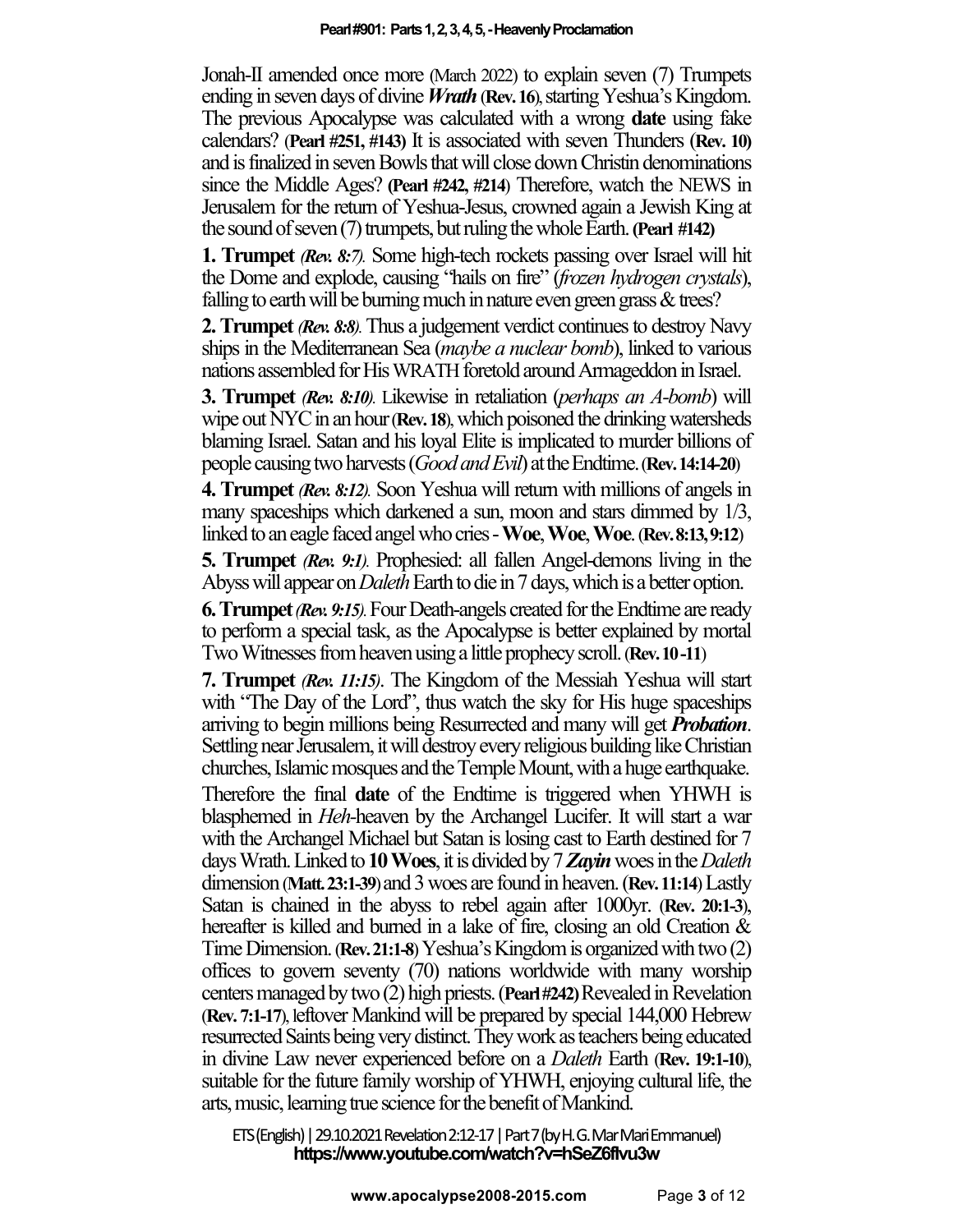## **Part 2 –Evil is ending in Yeshua's Kingdom** (amended April2022)

This is the most amended Pearl dating the Apocalypse on fake calendars, as much information is forgotten. Extra evidence is given for currant Mankind in fundamentalBible verses (**1 Cor. 15:35-58, II Cor. 5:1-9**) and dreams. (p. 11) Yeshua has not yet returned, maybe Jonah-II being over 90yr. old found out that he made many dating mistakes? Usually got confused with a Hebrew calendar leading or trailing a Julian calendar? It was stated five times **after 2022** but forgot (*Solstice*) analyzing time from **5783**? The other date is two years away on a Julian calendar 5784.644 (**8 May 2024**), but using fraction is not matching Hebrew holidays? (.644 x 365.24 = 235 days, or (7) month +22 days) The nearest is Yom HaShoah 5784 - Holocaust Memorial Day (6.May 2024). Hence Yeshua's Kingdom is really meant for the retraining of distinctive Saints(**Dan. 7:18)** to administrate divine Laws, and millions not evil people will receive Probation for a future wonderful Life never experienced before.

The Creator YHWH started eternity with a rebellious evil Arch-angel Lucifer who ruled angels and mortal Humanity created with a free Will. Angels don't have to eat and being cloned hence sexless, some have a face like lion, oxen, eagle or human. But mortal Mankind is different as clearly stated inmany Bible verses to receive by a Resurrection cycle a new eternal body & mind,whichis verifiedby Yeshua-Jesus in 40 days.(**Acts 1:1-14**)

In ancient times the Creator questioned an Arch-Angel Lucifer why was he no longer loyal (**Ezek. 28:11-19**) but rebelled with one third of his Angels becoming demons (**Rev. 9:1-16**). Thus Lucifer lied, renamed Satan and told everyone that "he" is the invisible eternal Architect of Creation. Therefore YHWH altered His *Beth*-universe and introduced Death to control Evil & iniquity in the *Daleth* Time dimension, thus in addition became visible in His Son Yeshua-Jesus (**Dan.7:9-27**) who was not a created being of an Archangel. During the Endtime Satan will lose a war in heaven and is forced into a bottomless pit to be later killed like his fallen angel-demons ending the *Heh*-heaven and*Daleth*-earth Dimensionsin a lake of fire. (**Rev. 20:1-10**)

Therefore Genesis starts out creation with a seven-cycle report explaining Heaven for Angels and Earth for Mankind to live forever. But 200 million Angels rebelled (**Rev. 9:16**) seeking to die in the *Daleth* Dimension hence Yeshua (**Dan 7:10-14, Rev. 5:11-14, Rev. 7:4**) gave permission to enter 2000 pigs to perish. (**Matt. 8:28-33)** Thus the *Beth* universe is ruled by dual laws of metaphysics and physics. One is a right way to worship the Creator and is beneficial to any culture based on love, music and earthly birth. The other is fake science polluted with evil and embedded with the dark side of Life, like wickedness, hate causing much death. (**Psalm 1)** The Creator YHVH is awfully Holy in His (7 Day) Wrath (**Jer. 6:10-15, 18:11-17**) occasionally caused untimely Deaths (Lev. 10:1, 1 Sam. 2:34, Acts 5:1), but favored a much forgiven humanity to continue Life in His newly created *Jod* Dimension. Satan's rebellion caused Mankind to be sinful and violating many divine Laws. Thus the Torah-Bible recorded the planning of the Saints (**Rev. 22:21**) to expand His creation for a future new *Jod* dimension. Let's find out what is a distinct Saint and additional millions of people or innocent children not evil granted **Probation** after death or alive decided by a righteous divine judge.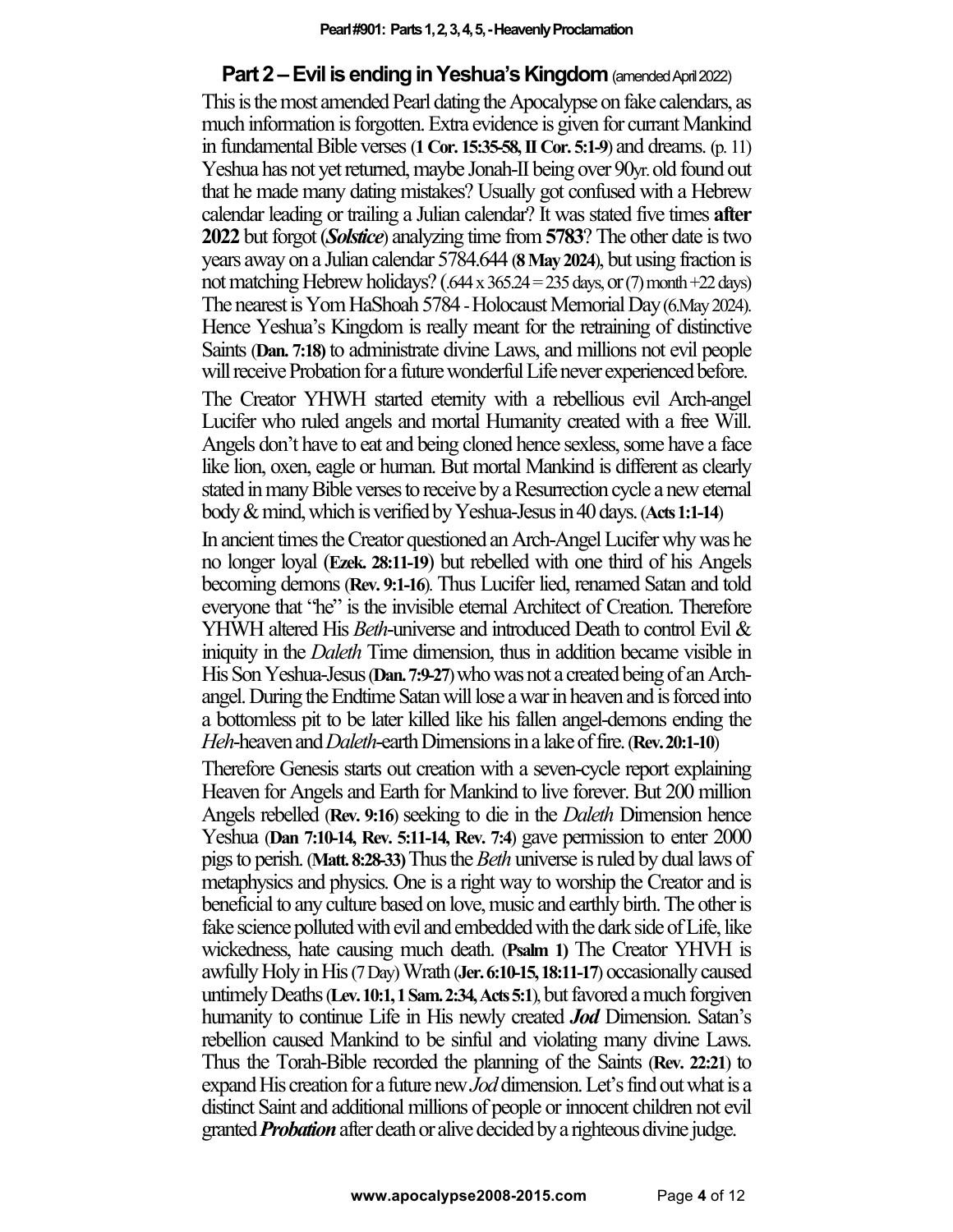## **The Saints** (Not understood by denominations)

## **1. History–**Please read**Pearl #888***The Great Price***, #110***AreOnly Christian Saved***?**

The Saints (**1Pet. 2:9**) are chosen people set apart across of 6000yr. history to be a special possession for Yeshua becoming King of Kings organized together to govern the whole world over all the Earth. (**Zech. 14:9**) They are limited in numbers and called out to be a holy priesthood as described in four Gospels and the very last word stated in Revelation. Mainly must be born again (**John 3:3**), and belong to the household of YWHW (**Eph. 2:19-20**), taking care to administrate the divine Law (**Rev. 14:12**) during the Yeshua's Kingdom (**John 18:19-24**),which is linked toa new infinite *Jod*Dimension.

# **2. Purpose –Pearl #107, #105, #168**

A Saint is special resurrected to rain with Yeshua the Christ (Messiah-King) prophesied in heaven for 1000<sub>yr</sub>. (**Rev. 20:6**) Being very blessed (**Col. 1:12-14**) will receive a rich welcome (2 Pet. 1:10-11) and are sanctified to bind on earth -is bound in heaven (**Matt.16:19**), heal the sick (**Luke 10:9**) and teach the Ten Commandments (**Matt. 5:19),**but is much persecuted. (**Matt.5:10**,**Pearl #120**)

# **3. Errors –Pearl #142,** perhaps from fake science**#163 + #165?**

A wicked world population (**1 John 2:22**) will not enter the last Kingdom of Yeshua (Matt. **7:24-27**) summed up in the Lord's Prayer. (Matt. 6:9-13) Many Christian believed Satan's deceptions being confused of Sainthood and will teach denominational doctrine errors left over from the middle Age. Thus Revelation was not meant for Christians as revealed like the Apocalypse is not seven (7) years long predicted with a fake pre-mid-post Resurrection. YHWH will now finalize His plans to judge mankind of his last wicked events in seven (7) Hebrew festivals of  $\frac{1}{2}$  year before *Yeshua's Kingdom*, and will set limits of Evil for Satan in one "Day of the Lord." (**Pearl #214**) Please view this video to explain what is **not** preached in Christian church! What are your thoughts on Pre-Trib Rapture vs Mid-Trib or Post-Trib? May 16, 2016

https://www.youtube.com/watch?v=gSbXkGf1kT0

# **A Legal Case for Probation?**

After death everybody must pass a teeter-totter balance test to be judged for Mercy unto Life; others will get a sentence of Mercy unto the  $\mathbf{\hat{z}}^{\text{nd}}$  Death. Therefore the Creator YHWH allowed an option and offered **Probation** *(Resh)* for many disadvantaged persons not evil who died early and innocent children who lived under terrible conditions. They could accept probation being mortal or resurrected during Yeshua's Kingdom, where they will live under very favorable conditions and experience divine Truth. It is disclosed ina valley of dry bones (**Ezek.37:1-17**) similar to a resurrected Sainthood.

The Creator will complete His unfinished seventh  $(7<sup>th</sup>)$  creation cycle and continue the history of Mankind on earth. But this time Yeshua will start a New Civilization governed by **divine Laws**guided by a different economy. To begin His program will arrive in a huge spaceship to obsolete the source of great Evil. All nations will speak again one language and live without money, police stations, prisons & hospitals no more old diseases. (**Rev. 22:2**)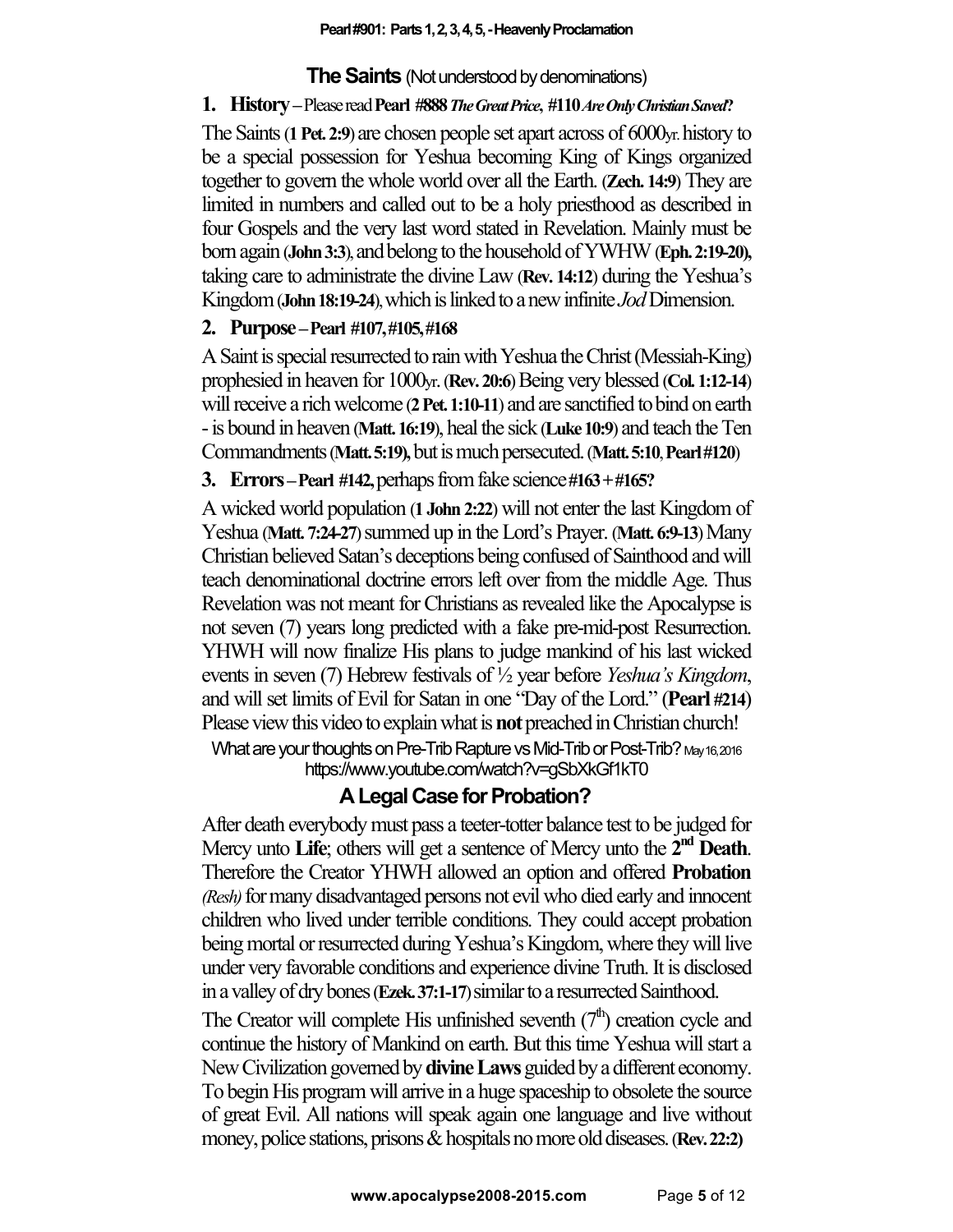The future society will be educated in true science to enjoy free infinite energy which is suitable by many future invention, like levitated transport vehicles (no more wheels) moving more people. Satan's removal will lift many **Evil** curses from the Earth and the environment in nature.

Please read all of **Revelation 13** about the more evil *Beast system*(page 8) that ruled the Earth abyss (**Rev. 9:1-12**) described in Hebrew Abaddon or Greek Apollyon, which could be linked to Bible verses to repeat a Gold image **(Dan. 3:19-30)**matching ahigh-techintelligence computer robot.

Perhaps the Creator YHWH will extend my life to witness the final events until the Yeshua Kingdom arrives, no longer dated on fake calendars. He gave an order to blow 7 trumpets of a worldwide  $(6+1)$  days) Judgement **(Rev. 8:6** to 11:19) with an option for everyone of *Eternal Life* by the Messiah Yeshua-Jesus. This page records the current NEWS of Israel linked to Babushka Egg Pearls?(**The Seven Mysteries -Pearl #242**)

## Revealing the book of Revelation (1:1-7) / Monte Juda - 4/13/2019 **https://www.youtube.com/watch?v=xYU4KS3a\_4I**

Notice the US NEWS (May 2022), the Southwest is on fire burning millions of acres, which so far is 71% higher than last year, like the **FirstTrumpet**. (Page 3) Predicted 2000 years ago by Jesus – John, we should watch for fire in the sky, and recently blue laser droneswere tried out at home. (**Lev. 26:17, Isa. 9:19**) Therefore predicting seven (7) Trumpets next month will perhaps repeat Japan's huge tidal wave (11/3 /2011) created by a nuclear bomb? (**Pearl #176)**MaybeRussia likewise will destroymanyUN battle shipswaiting for Armageddon, which will cause 1/3 dead fish in the Mediterranean Sea. Presently America is ruled now by the Military obeying the World FED bankers, and to stay in power they will effect the prophesied**Revelation 18** with another atom bomb to terminate industrial NYC, an international hub for large trade. It is judgment for a Christian nation murdering 70 million babies by abortions against its Constitution and will expose fake science unknown at that time since FED Bankers printedmoney.**(Pearl #175, #125)**

The Creator YHWH has a *Daleth*-plan of "Good or Evil" for Israel representing Mankind. (**Jer. 29:10-19**) Most people think there are OK, but will not read his Torah-Bible and if Evil expect His Wrath. (**Jer. 11:11-17**) Once more I had a dream (page 11) of the Endtime. The scripture has a verse of Jacob's dream seeing a ladder going up (**Gen. 28:10-17**) which is a technique of Yeshua using spaceships at his coming back to earth. After the Two Witnesses arrived, they will describe a method how to get Probation dead or alive if you are not evil or an innocent child. Yeshua-Jesus is the author of all Life and urges Mankind to be saved from YHWH's Wrath, as everybody knows his name around the whole world (**John 8:36, John 3:16, Romans 10:13**). He permitted a virus to wake up many people worldwide. Please check the prophesied events detailed in any Torah-Bible, which is suppressed by the atheistic FED-IMF bankers and the Elite establishment who limited Truth on the Internet. Yeshua's eternal divine Life will soon be displayed in His Kingdom to be launched for a future *Jod* Dimension.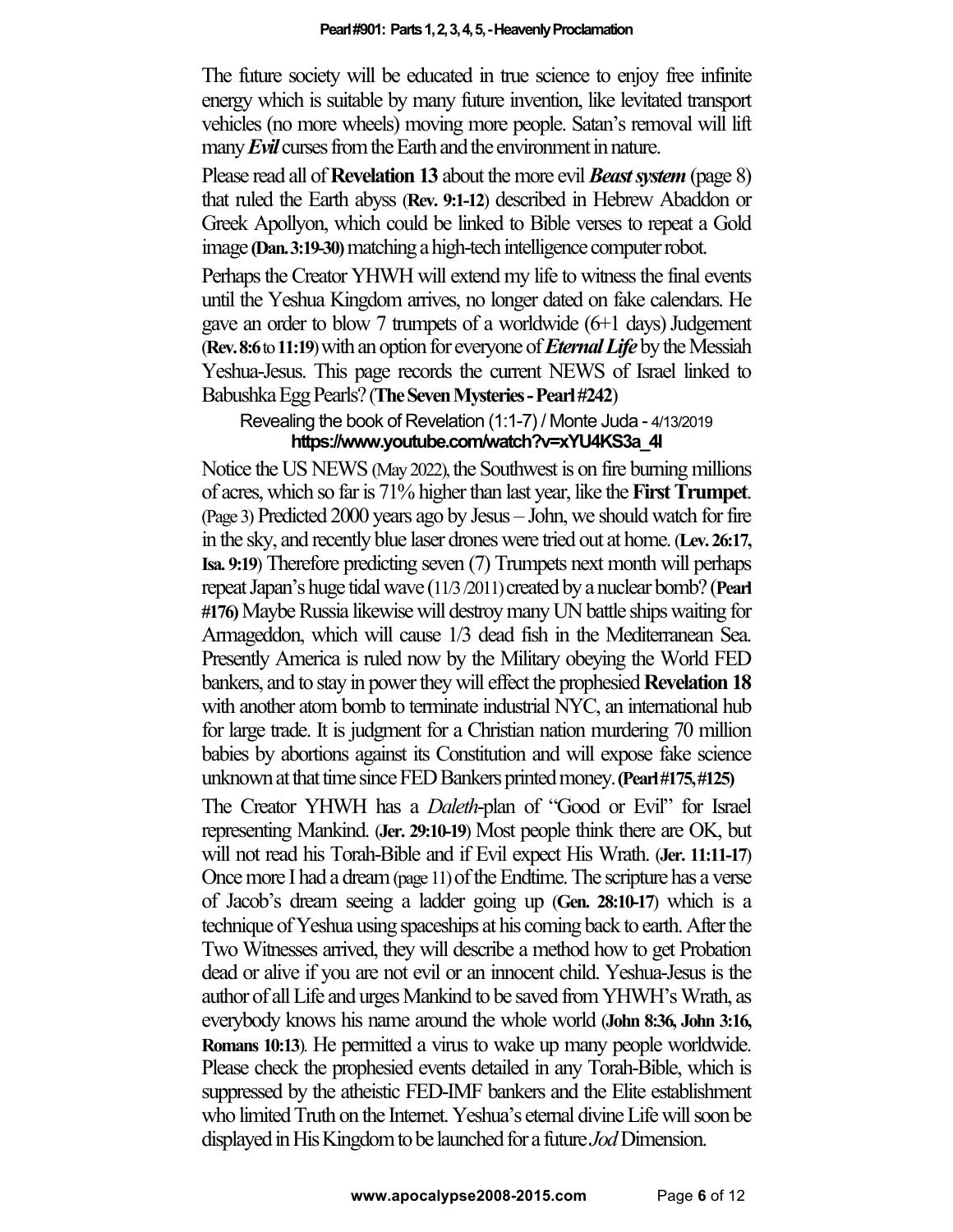# **Part 3 – The Kingdom of Yeshua is Imminent!** (amended March 2022)

Everybody will be evaluated with a **test** on a teeter-totter balance for *Good*  or *Evil*. Yeshua proved in the four (4) Gospels that Life is continued linked by a Resurrection after mortal Death (**Matt. 17:1-8, Luke 16:19-31, 1 Sam. 28:8**)**.**  Itbecame obvious that the majority of Mankind lived in ignorance believing a wrong religion invented by Satan, who destroyed many cultures. Recently a common world population and many families suffered being bathed in various viruses to terminate all Christianized values. Only America is blessed with a Constitution, a First Amendment -Bill of Rights pledging free speech.

"Congress shall make no law respecting an establishment of religion, or prohibiting the free exercise thereof; or abridging the freedom of speech, or of the press; or the right of the people peaceably to assemble, and to petition the Government for a redress of grievances."

Hence Adam was formed from the dust of this earth (**Gen. 2:**7) designed to replace the angel-world, hence born to die. Much of Mankind's history is recorded with terrible wars that destroyed many cultures with horrifying Life situations, consequently is ending in Probation or YHWH's **Wrath.**  Thus countless people will be resurrected in Yeshua's Kingdom receiving **Eternal Life** and a new body introduced by Yeshua in his Torah Bible. Please read the Plan for Mankind (**1 Cor. 15:35-58, II Cor. 5:1-9**), or check **Babushka Egg Concept Book #1,** *Apocalypse Prophesied*, and Pearls.

Therefore, today's civilization is governed by wicked FED-IMF bankers who print money to bribe the atheistic World Elite, promoting evil shadow governments, dictators or terrorists of absolute Evil.(**Zech. 5:5-11& Rev.17:3**) A divine Judge on *The Last Day*will hear all the excuses of a verdict being judged by *Mercy* onto **Death** or *Mercy* onto **Life**. Many Christians are confused about Revelation that is only meant for Israel, which changed the Plan for Mankind screwed up by Adam & Eve who chose the wrong fruit of a special Tree and ponder *why*it was hidden so long in the Torah-Bible.

Jonah-II discovered true science in the Torah-Bible to finish a story how to be resurrected to live forever in the Creator's household or *Jod* Dimension. This generation is educated in fake science, which produced many lies by NASA videos reinforced by a YouTube? For years displayed falsified astronauts walking on image-pictures of the Moon and showed a fake globe to keep the younger generation ignorant, while a World -Elite forbade **free energy** of Electricity (**Pearl #203**) and banned massive Hydrogen [H<sub>2</sub>O] infinitely stored in nature and oceans. (**Pearls #240, #244**) Worse changing Mankind with Trans-human-animals gene technology as GMO food is mislabeled organic that grew now cloned. It again incites God's **Wrath** to end this atheistic civilization similar to Noah's judgment 2288 BC. The Creator **YHWH** will not permit a wicked World-Elite ruled by Satan in His Kingdom. My simple advice is: just trust the Torah-Bible and choose wisely what is offered by **Yeshua** the **Christ**. The next page will describe the last prophecies to begin the divine Yeshua's Kingdom arriving with great power perhaps predicted after **Solstice 2022?**

> They are Hiding God With the greatest Lie EVER. **https://www.youtube.com/watch?v=Z\_oDMXi-Qeg**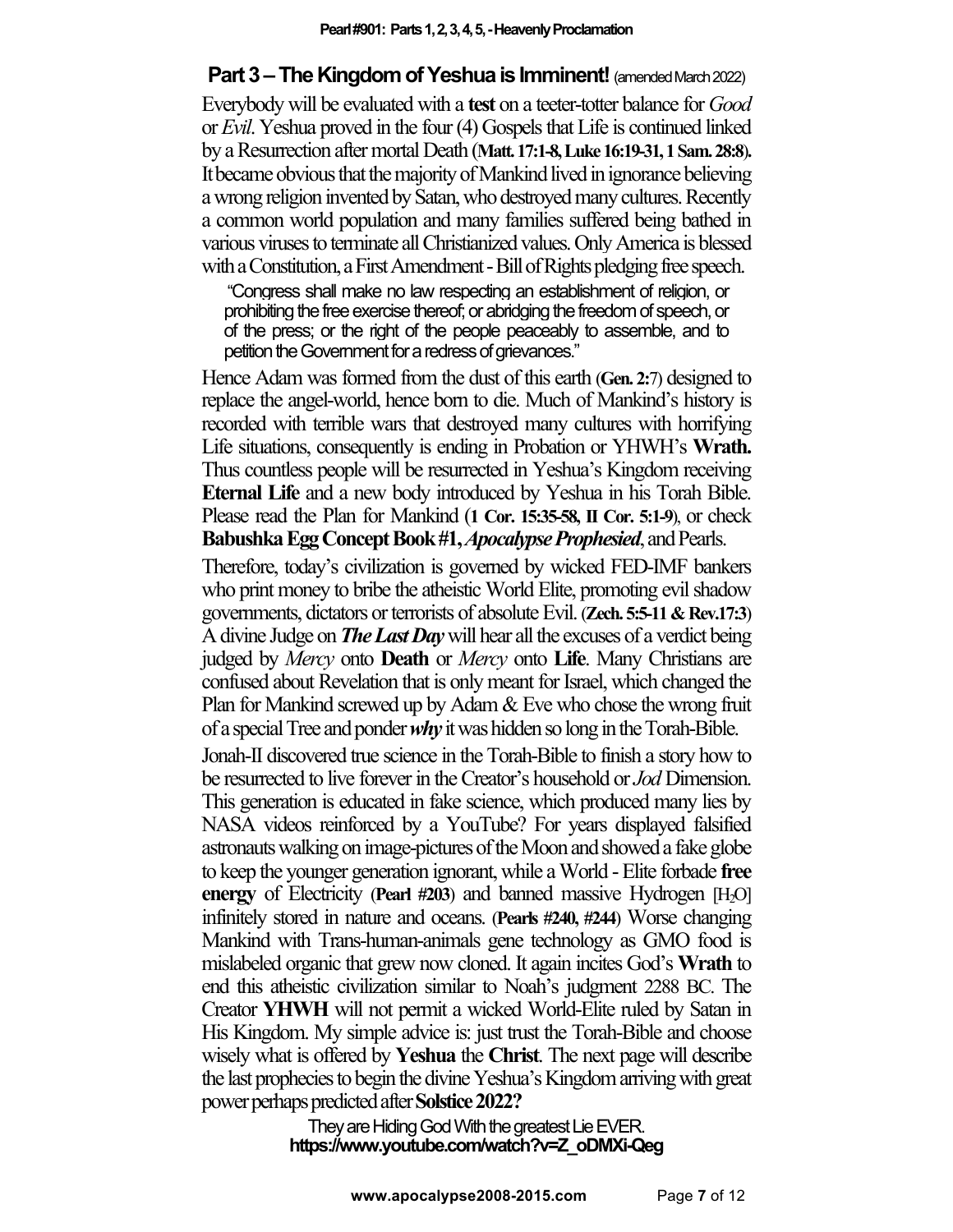## **The Prophesied Apocalypse**

It will end before Yeshua's Kingdom and start a **Resurrection** bathed in divine Laws to continue Mankind. Many Christians don't realize that Revelation was not meant for them (**Rev. 4:1**) but was predictive and chronologically written for Israel to close an atheistic evil World-System. This led to many church errors taught by denominations postulating a 7 year Apocalypse with pre, middle, or post rapture scenario. Thus Babushka Egg Concept Pearls were frequently amended with additional Bible verses, which is like a historic railroad switch to warn people of a world judgement once more like Sodom & Gomorrah. Evil is generated by Satan, who will lose the last war in heaven and be cast to the *Daleth* Dimension under the Earth for termination. Nonetheless some worldwide issues remain, like manmade viruses caused by FED-IMF bankers controlling an evil shadow world system that closed most Christian Churches to destroy their cultures. They still print bogus money to bribe the wealthiest Elite to eliminate many true science videos on YouTube. Why outlaw the Torah-Bible from the town square written by forty (40) Hebrew prophets and disguised Angel scribes? Remember NASA hypothesized fake science of a globe with phony planets and walking on the moon? But the earth is flat, under a magnetic dome and is fueled with forbidden **free infinite energy**. The next generation is educated in real history until the *Daleth*dimension hasended.

**The Second Beast [from the bottomless pit ] (Rev.13:11-18 ESV)** 

11Then I saw another beast rising out of the earth. It had two horns like a lamb and it spoke like a dragon.12 It exercises all the authority of the first beast in its presence, and makes the earth and its inhabitants worship the first beast, whose mortal wound was healed.<sup>13</sup> It performs great signs, even making fire come down from heaven to earth in front of people,14 and by the signs that it is allowed to work in the presence of the beast it deceives those who dwell on earth, telling them to make an image for the beast that was wounded by the sword and yet lived.15 And it was allowed to give breath to the image of the beast, so that the image of the beast might even speak and might cause those who would not worship the image of the beast to be slain 16 Also it causes all, both small and great, both rich and poor, both free and slave, to be marked on the right hand or the forehead,17 so that no one can buy or sell unless he has the mark, that is, the name of the beast or the number of its name.18This calls for wisdom: let the one who has understanding calculate the number of the beast, for it is the number of a man, and his number is 666. (*Like www –Internet?*)

A shut netherworld door is opened with a key for demon angels kept in outer darkness seeking Death in the *Daleth* Dimension. (**Rev. 9:13)** It is linked to a prophesied seven (7) day Wrath to exercise authority by a *Third Woe* Beast System, directed by Satan blaspheming YHWH and his dwellings in heaven for 42 weeks. His Wrath is explained by **Two Witnesses**from heaven **(Rev. 11:3).** Maybe they appear after Solstice 2021  $(63+7)$  pointing to worldwide political events in **Pearl #300**, Part 4, pp. 8-9.

Thus when Yeshua returns on the Endtime he will recognize the left over three (3) holidays Rosh Hashanah (1 Tishri 5783) New Year, maybe select Yom Kippur or **Sukkot-Tabernacles**? It will conclude again a worldwide judgment like Noah (2288 BC) ending the  $21<sup>s</sup>$  Century dated once more after Solstice 2021 as discovered in Pearls #889 and #900 linked to the last event in scripture -**IT IS FINISHED** after **2022.** (**Rev. 16:17-21)**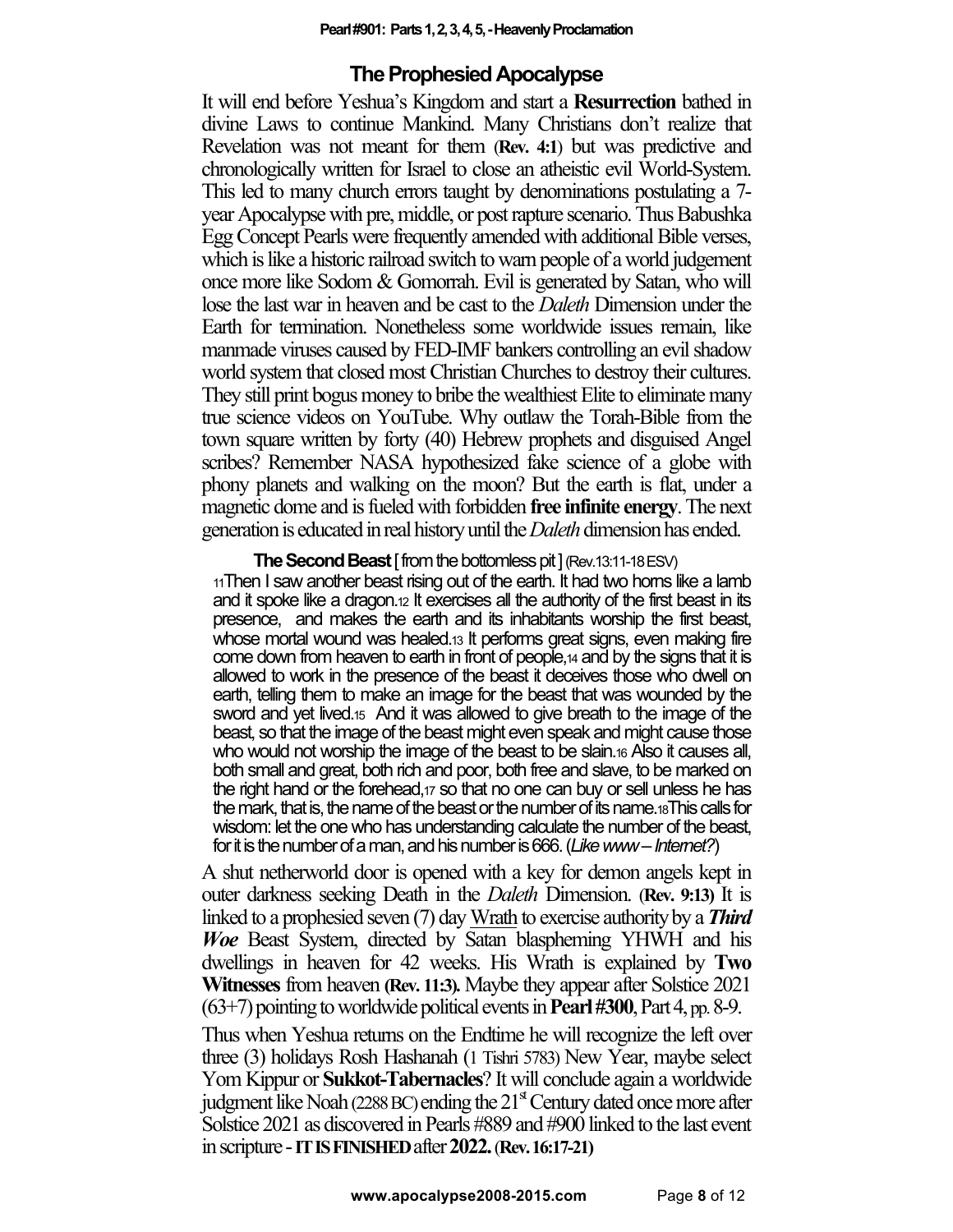Jonah-II amended Pearl #901 once more to prepare for Yeshua's return and explain why Two (2) Witnesses will arrive on earth perhaps after *Solstice 2021?*Thus,I recently learned that **Revelation**was not meant for Christians rather Israel that recorded the History, which finalized the Plan of Mankind. Even clocks seemed to run faster in heaven to measure Time on a *Daleth* Earth short like ½ year. Hence fake calendars should match seven Hebrew Holidays instituted by Moses that make dating the Endtime very difficult. Thus follow the prophesied divine trail of the sequential **Wrath**events from heaven **Chapter 8-18** of seven (7) days Apocalypse on earth misjudged in most Christian Churches and have closer look of current important concepts. Watch for Two (2) Witnesses in the Jerusalem NEWS, or lookout in the

sky for a huge Golden City satellite, the space-travel-residence for YHWH. Perhaps it will pick up billions of people judged with **Probation** or the appointed **Saints** resurrected across 6000yr. on Earth. The Saints either appear on the first trip or on a return journey, selected to higher positions to govern with Yeshua, King of Kings leading a new Civilization to end Evil linked to duplicate His "Love": *Let us make man in our image.***(Gen. 1:26)** 

YHWH formerly designed *Heh*-Heaven & *Daleth* Earth dimension in six (6) creations [day] cycle and said: *It was good* (**Gen.1:31).** But is not repeated on the  $(7<sup>n</sup>)$  cycle thus questioning why? Adam & Eve started Mankind on a mortal path linked to Lucifer-Satan causing again absolute Evil done before during Noah's time (2288BC), likeTrans-human-animal genetic engineering. It will end organic GMO deception and lies, as cloning produces diseases and will lose 50% of gene information currently labeled with a patent number on every fruit, vegetable  $\&$  animal causing worldwide extinction in nature. Please check *Babushka Egg Concept Book #4,* **GMO Exposed**  being educated in true science**.** He foretold that **everything** is burned in a fire lake of an old universe to create a New One (**Rev. 20:1-15, 2.Pet. 3:10-18).** Hence YHWH is resting in a temporal *Daleth* Time Dimension linked to Life without **Evil** to continue in a new infinite *Jod* dimension. **(Rev. 21:1-27)** 

Many Bible facts were presented in previous Babushka Eggs. (**Pearl #278 -** *How did Evil Start*) Perhaps next to Elijah is the Second Witness Enoch; maybe was the builder of the Great Pyramid in Giza. (**Pearl #224)**That pearl describes how the mystery of Evil could be demonstrated in a design of his Pyramid that measured the Grand Gallery in **inches** per **years** of Yeshua's future Kingdom. Therefore is forecasting a divine *Resurrection*in the King Chamber revealed with an open stone coffin to show how Evil is restricted.

To clarify an unfamiliar Salvation Plan many distrustful perplexed people were offered Probation to circumvent the verdict of the  $2<sup>nd</sup>$  Death, which will end after Yeshua's Kingdom. The Bible told an after death example of a nameless rich man and Lazarus, or Ananias & Sapphira which suddenly died lying to the Holy Spirit. (**Acts. 5:1-11)**Most sinful mortals are judged by Ten Commandments, once offered *Probation* will select either Life or Death. To explain true science, just stand in front of a big mirror to reflect an image of *Physics* in two (2) dimensions. But a three (3) dimensional reality is *Metaphysics* exhibited in 'You' with an invisible Mind, Consciousness, a hidden Culture of various Talents, including sexual desire for **Life**. To find more information continue examining revealed in **divine Scripture** linked to the Apocalypse in *15 Babushka Egg Concept Books* and many *Pearls.*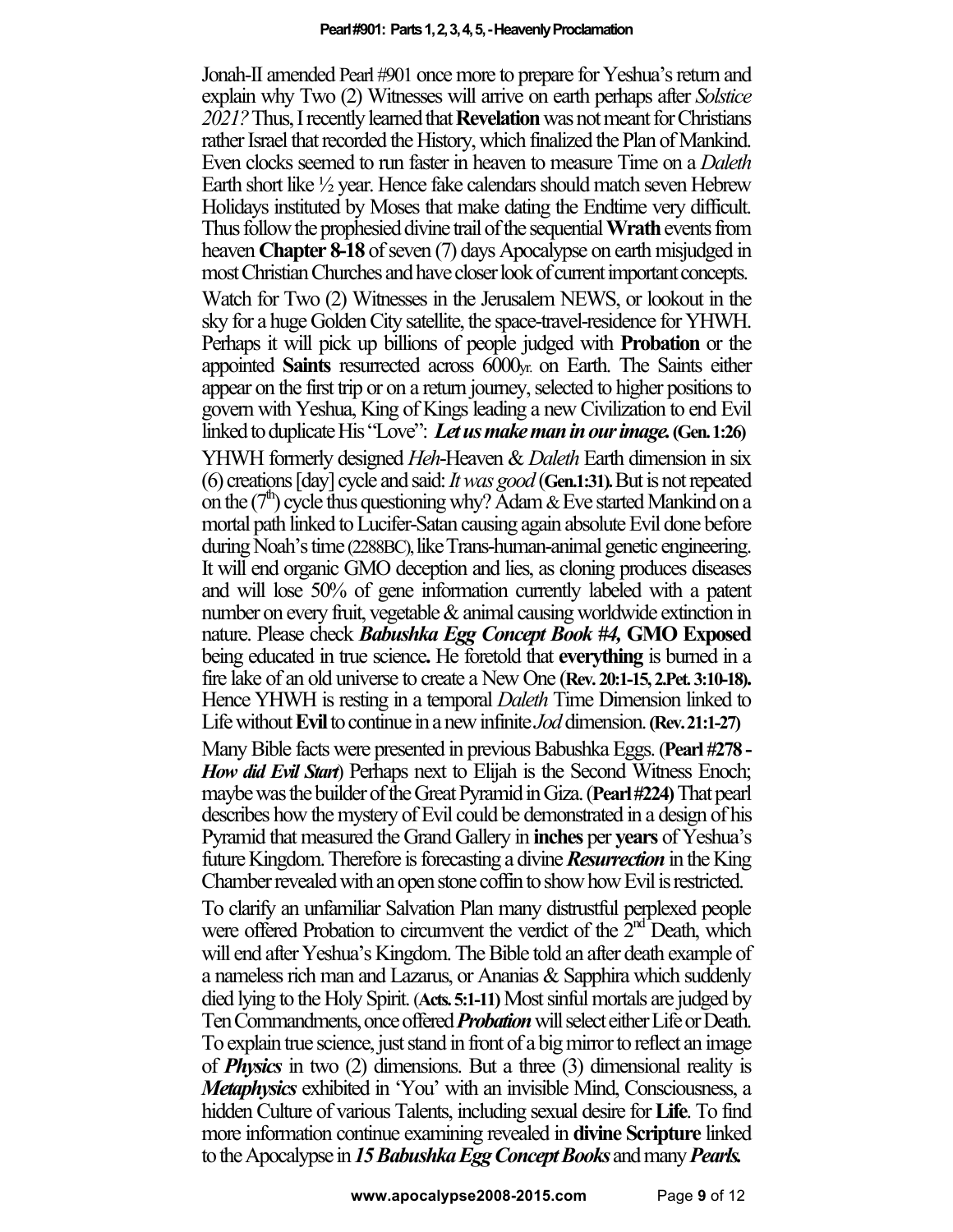# **Part 4 -What is Levitation? ( levita - lightness ) 1-1-2022**

- 1.)Checking the Web -Google will show a definition like: The action of rising something or floating in air by means of magical powers…
- 2.)Magnetic levitation is a method by which any object is suspended in Air with no support other than a magnetic field.
- 3.) The  $9<sup>m</sup>$  Babushka egg *energy* book shows many pictures of galaxies from fake science (sent to President Obama 11/11/2011), but it saved my life as many scientists were murdered by the Oil-cartel. Toward the end detailed some inventions during Yeshua's Kingdom of a levitating future transportation system,upgraded trains or cars without wheels and foretold a huge harvest population spike. **(Pearl #126)**

The reference (Page 9) of the Great Pyramid in Egypt – Giza, **(Pearl #224)** which was built with millions stones elevated hundreds of feet high, some weighing 100 tons or more. Like the enormous foundation stones of the Wailing Wall in Jerusalem still not understood, I wonder how they moved such heavy stones in ancient times linked to before Noah's Flood 2288 BC?

Recently the Building Department of Los Angeles, CA became upset when an old man ordered five (5) stones each weighing 20 tons dumped by crane before his house. But overnight they disappeared to build a stone gate sculpture in his garden with a door a child can move, which became a tourist bus stop. How did he move the heavy stones over the fence in his backyard without a crane? Maybe he knew the laws of levitation or gravity?

Levitation can be explained with magnets; one side attracts the other repels. The earth is made of a **zillion atoms**that stick together, defined as Gravity. But when the magnetic polarity of atoms is reversed could repel causing Levitation. It can be proven with Electricity. When magnets are directed across some copper wire loops, they create bigger pulses to greatly increase energy in danger of explosion. Perhaps if the magnet is moved to the right side, it will charge atoms to positive magnetism displayed in Gravity. But if reversed to the left side, it would be negative, perhaps convert to Levitation?

It is also mentioned in the Bible **(2 Kings 6:1-7, Matt. 14:22-32, Acts 1:6-11),**  which is shown in recent videos from China linked via the silk-trade route ending in Paris? Many events are exhibited in high-tech gigantic machines of preassembled huge sections of highway & bridges with much longer rails for many faster and levitated trains. In my neighborhood a shadow government has built wasteful housing from San Francisco to San Jose, thousands of empty apartments in hundred city blocks like many vacant cities in China or South America, perhaps meant for Yeshua's Kingdom?

Mankind forgot the familiar laws of physics. Why were many hi-tech science videos removed from the NEWS? Much knowledge vanished on YouTube, which is suppressed for 100 years by wicked FED-IMF bankers who banned free *infinite Energy* embedded in nature. Currently, YouTube switched historic knowledge and many religious videos, which no longer display true science to keep this generation ignorant, like a bone thrown to a dog will replace divine information from the Torah-Bible. Before Yeshua's Kingdom, YHWH will judge this atheistic System, soon to be governed by divine Laws, beginning a *New Civilization* still dated after 2022 Solstice?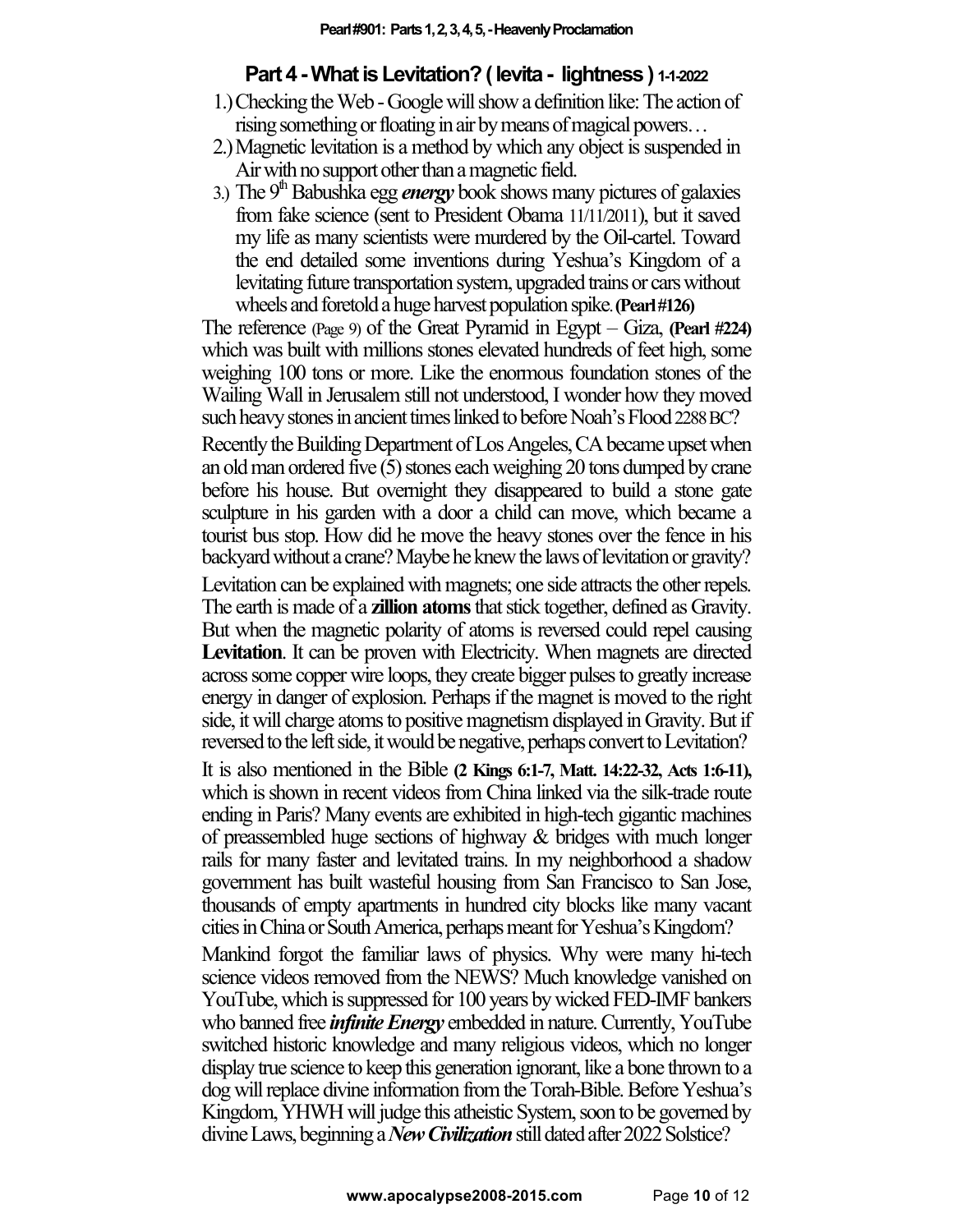#### **Pearl #901: Parts 1, 2, 3, 4, 5,-Heavenly Proclamation**

### **Why Dreams?** (Amended 1.February 2022)

In the last years I wondered about Yeshua's return to earth linked to a future Sanctuary like a 3<sup>rd</sup> Jewish Temple stated (Rev. 11:1-2), reflected in Babushka Egg Concept Books and**Pearls #247, #174**. Historically,many Christians lost their faith due to the persecution of the first 7 Churches in Asia. Yeshua is now standing outside and knocking on the door like theLaodicean church? (**Rev. 3:20**) The Creator YHWH recently warned the believers and allowed Life to be bathed in manmade deadly Viruses to cut short essential services of lawless values?Thus manyAmerican churches have failed as shown by empty Church buildings due to reduced attendance-income because of false denominational doctrines. Several Bible Churches were started in past years in California and other states going back to the original Apostles' teaching.

Therefore extra information is offered in the Torah-Bible through dreams. **(Dan. 7:1, Gen. 37:5, Matt. 1:20)**In some I confessed to the Lord my sinfulness in predicting Yeshua's return. Many errors were caused by amended fake calendar dated in Babushka Egg Concept Books & Pearls. But woke up with another dream now being rewarded with a Sainthood oath, covered in a yellow prayer shawl witnessed by my wife and her daughter standing by?

Thus dreamed once more, like a little girl was running to me and cried my mother would not let me play the piano? Hence remembered a German story: one day a Prussian King had a music party at his luxurious Palace. They all spoke French in Court, but he invited J.S.Bach who came with his four-year-old son. Thus the music competition would open with a French composer who asked to see the rival notes from Bach, but he abruptly departed town leaving his notes behind. The King showed the music notes to Bach, who said my son will play this arrangement for you. After that incident they played the old Christian church songs together in German.

The story ends where the King Fredric changed his manners as at that time officers of his army were beaten in public. But one captain took his pistol pointed at the King and said: this bullet was meant for my King serving him, why beat me in public? Then turned the pistol to his head and killed himself.

My last dream revealed important information for me. I found prescription glasses and returned them to the owner, who was a missionary in Indonesia telling me about Levitation (page 10) since I questioned how it works, but missed the Big Tent Show dating Yeshua's Kingdom **1 Tishri 5783?** (p. 2)

Thus a sacrificial Death is the ultimate event for mortal Mankind, which is repeated in history recorded in the Torah-Bible. It was Yeshua-Jesus, who came from eternity to die on a public cross to change divine Law on Earth on a *Daleth* dimension and gave a great Gift of *Resurrection* for Mankind*.*  It is linked to a system of *Eternal Life* of a new body & mind with a lasting *Covenant*, or will get **Probation** (*Resh*) for a *Jod* dimension. It is written on a scroll from **Rev. 5:1** ending for everyone at **Rev. 10:1-11**. After that the Creator will again judge a civilization with His **Wrath,** like before 2288 BC. Absolute *Evil* and Satan is removed for Mankind, thus Jonah-II searched for more science videos and pastors preaching Bible Truth now disappeared on an atheistic YouTube. Hence the main event is predicted on the last Pearl amended again of the imminent return of Yeshua dated after 2022 Solstice.